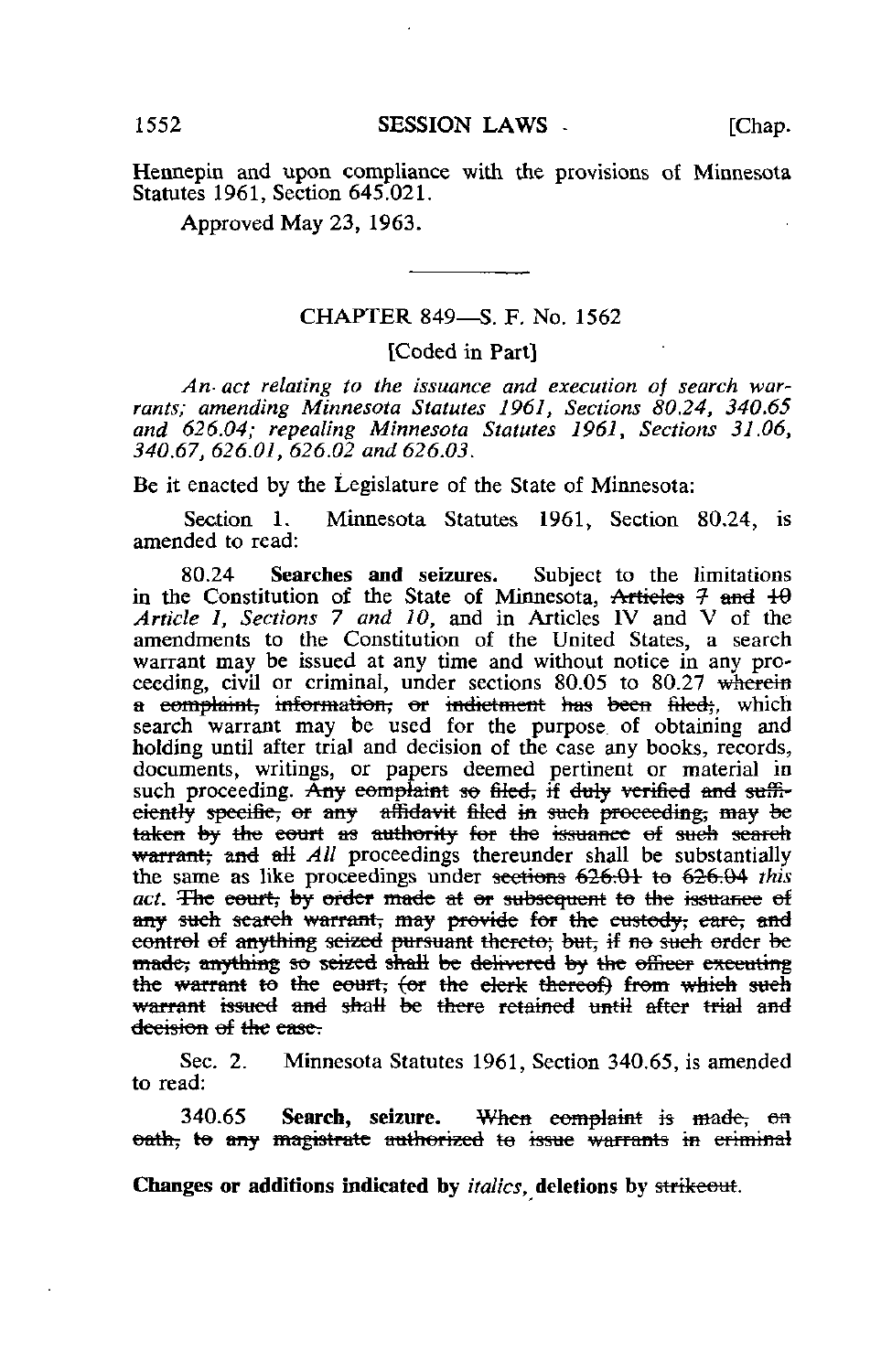eases; that any person, naming him, if his name is known, has in his possession for the purpose of selling, bartering; delivering; transferring; or otherwise disposing of any intoxicating liquor, without first having obtained license therefor, or of having unlawfully in possession any still, apparatus, implement, machine, device, or eontrivance of any kind designed, used, or intended for use in the unlawful manufacture of intoxicating liquor; or having in possession for the purpose of selling, bartering, delivering, transferring, or otherwise disposing of any intoxicating liquor without first having paid the lawful tax thereon; and describing the promises or place where the law is alleged to be violated with reasonable certainty, such magistrate; if he is satisfied that there is reasonable cause for such relief, shall issue a search warrant to search the premises or place for and seize any such intoxicating liquors, or any such still; apparatus; implement, machine; device; or contrivance of any kind designed, used, or intended for use in the unlawful manufacture of intoxicating liquor; commanding the officer to bring the same; when found, before sueh magistrate to be used as evidence at the preliminary hearing and trial of such person as may be accused of having the same in his possession. Search warrants may be issued in connection with violation of the Minnesota liquor control act or other acts relating to sale, taxation, transportation, manufacture or possession of liquor in accordance with this act.

Sec. 3.  $[626.05]$  Definitions. Subdivision 1. A search warrant is an order in writing, in the name of the state, signed by a court of record or by a justice of the peace in any county having no municipal court other than a probate court, directed to a peace officer, commanding him to make such search as may be authorized by law and to hold any item seized, subject to the order of a court.

Subd. 2. The term "peace officer" as used in sections I to 16 means a sheriff, deputy sheriff, policeman, or constable.

Sec. 4. [626.06] Jurisdiction to issue. Search warrants may be issued by any court of record or by a justice of the peace in any county having no municipal court other than a probate court having jurisdiction in the area wherein the place to be searched is located.

Sec. 5. [626.07] Grounds for issuance. A search warrant may be issued upon any of the following grounds;

(1) The property or things were stolen or embezzled;

(2) The property or things were used as the means of committing a crime;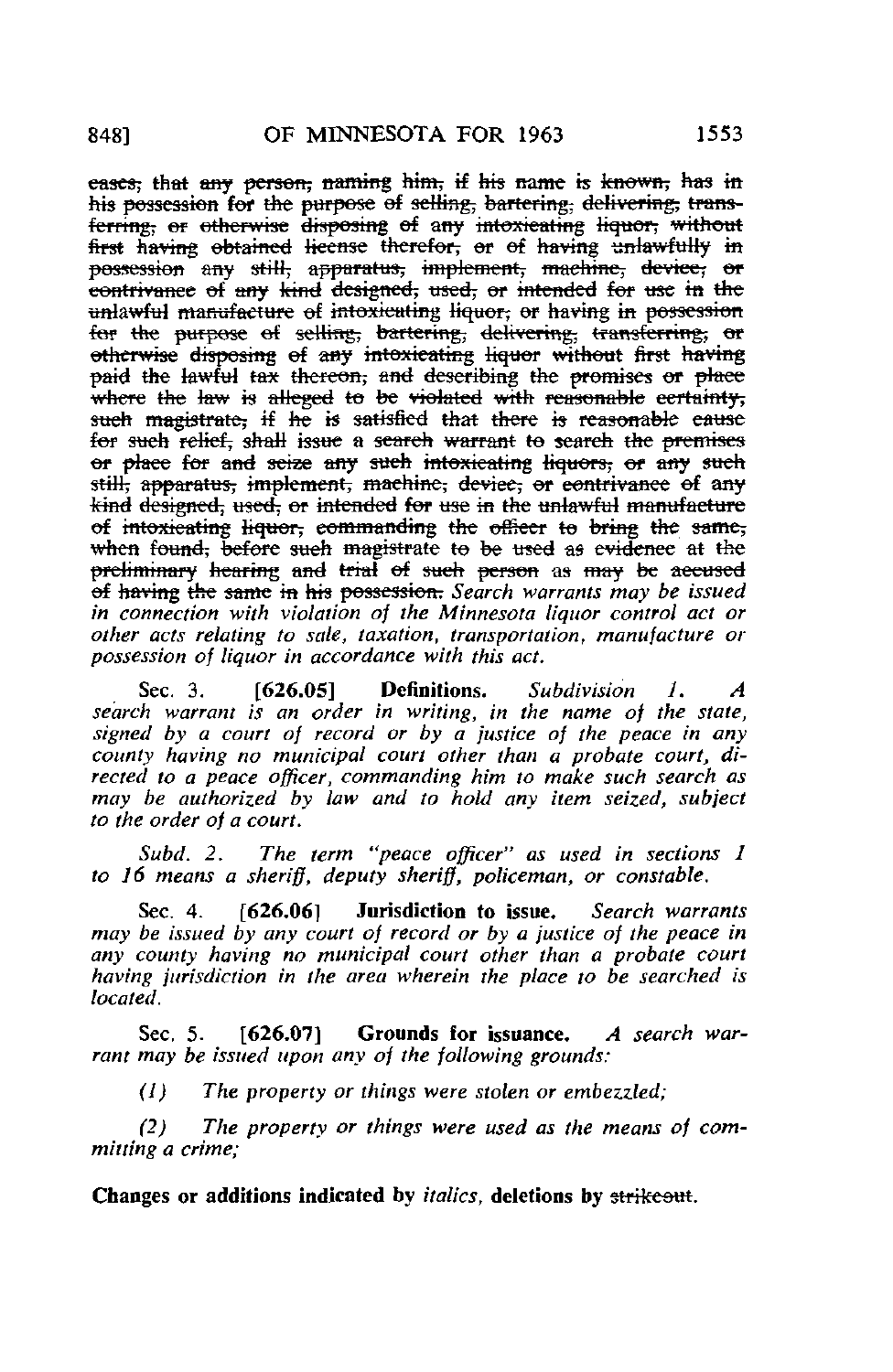(3) The possession of the property or things constitutes a crime;

(4) The property or things are in the possession of any person with the intent to use them as a means of committing a crime, or the property or things so intended to be used are in the possession of another to whom they have been delivered for the purpose of concealing them or preventing their being discovered;

(5) The property or things to be seized consist of any item or constitute any evidence which tends to show a crime has been committed, or tends to show that a particular person has committed a crime.

The property or things described in this section may be taken pursuant to the warrant from any place, or from any person in whose possession they may be.

Sec. 6. [626.08] Probable cause. A search warrant cannot be issued but upon probable cause, supported by affidavit, naming or describing the person, and particularly describing the property or thing to be seized, and particularly describing the place to be searched.

Sec. 7. [626.09] Examination of parties making request. The court or justice of the peace may, before issuing the warrant, examine on oath the person seeking the warrant and any witnesses he may produce, and must take his affidavit or their affidavits in writing, and cause same to be subscribed by the party or parties making same.

Sec. 8. [626.10] Affidavit, content. The affidavit or affidavits must set forth the facts tending to establish the grounds of the application, or probable cause for believing that they exist.

Sec. 9. [626.11] Issuance of warrant. If the court or justice of the peace is thereupon satisfied of the existence of the grounds of. the application, or that there is probable cause to believe their existence, he must issue a search warrant, signed by him with his name of office, to a peace officer in his county, commanding him forthwith to search the person or place named, for the property or things specified, and to retain such property or things in his custody subject to order of the court or justice of the peace issuing the warrant.

Sec. 10. [626.12] Applicants, names on warrant. The warrant, in addition, shall contain the names of the persons presenting affidavits in support of the application, and the grounds for its issuance.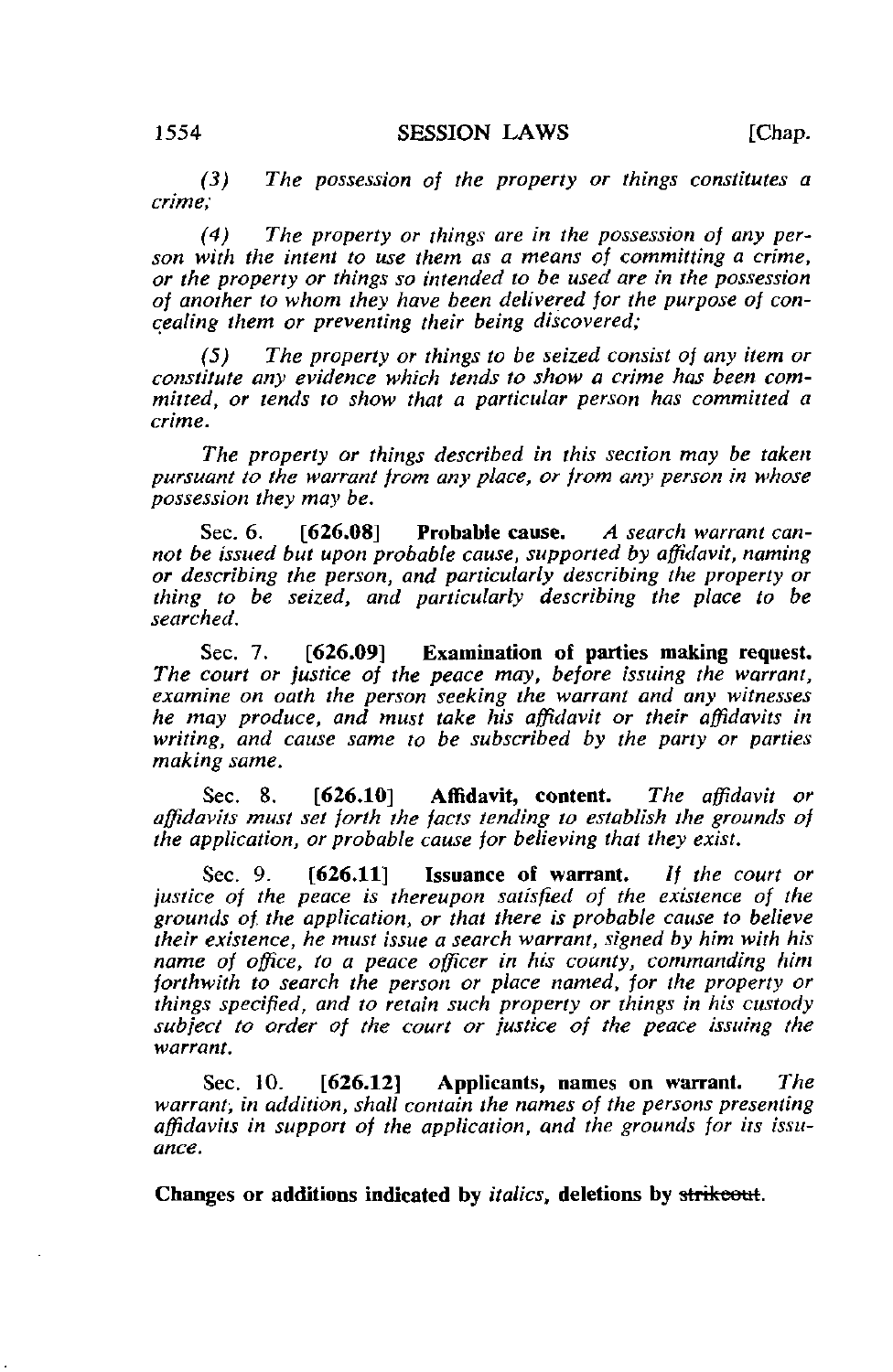Sec. 11. [626.13] Service, persons making. A search warrant may in all cases be served by any of the officers mentioned in its directions, but by no other person, except in aid of the officer on his requiring it, he being present and acting in its execution.

Sec. 12. [626.14] Time of service. A search warrant may be served only in the daytime unless the court or justice of the peace determines on the basis of facts staled in the affidavits that a nighttime search is necessary to prevent the loss, destruction, or removal of the objects of the search. The search warrant shall state that it may be served only in the daytime unless a nighttime search is so authorized.

Sec. 13. [626.15] Execution and return of warrant, time. A search warrant must be executed and returned to the court or justice of the peace who issued it within ten days after its date; after the expiration of this time the warrant, unless executed, is void.

Sec. 14. [626.16] Delivery of copy of warrant and receipt. When the officer conducts the search he must give a copy of the warrant and, when property or things are taken, a receipt therefor (specifying it in detail) to the person in whose possession the premises or the property or things taken were found; or, in the absence of any person, he must leave such copy of the warrant and receipt in the place where the property or things were found. Such delivery of a copy of the warrant shall constitute service.

Sec. 15. [626.17] Return and inventory. The officer must forthwith return the warrant to the court or justice of the peace, and deliver to him a written inventory of the property or things taken, verified by the certificate of the officer at the foot of the inventory.

Sec. 16. Minnesota Statutes 1961, Section 626.04, is amended to read:

626.04 Property; seizure, keeping, and disposal. When any officer; in the execution of a search warrant; shall find any stolen property, or seize, with or without warrant, any other things for which search is allowed by law; property or thing, the same shall be safely kept by direction of the court or magistrate, so long as may be necessary for the purpose of being produced as evidence on any trial, and then the stolen property or things shall, unless otherwise subject to lawful detention, be returned to the owner thereof, or to such other person as may be entitled to the possession of the same and the other things so seized may be destroyed or otherwise disposed of under the direction of the eourt or magistrate court or justice of the peace. Any money found in gambling devices when seized shall be paid into the county treasury, or, if such gambling devices are seized by a